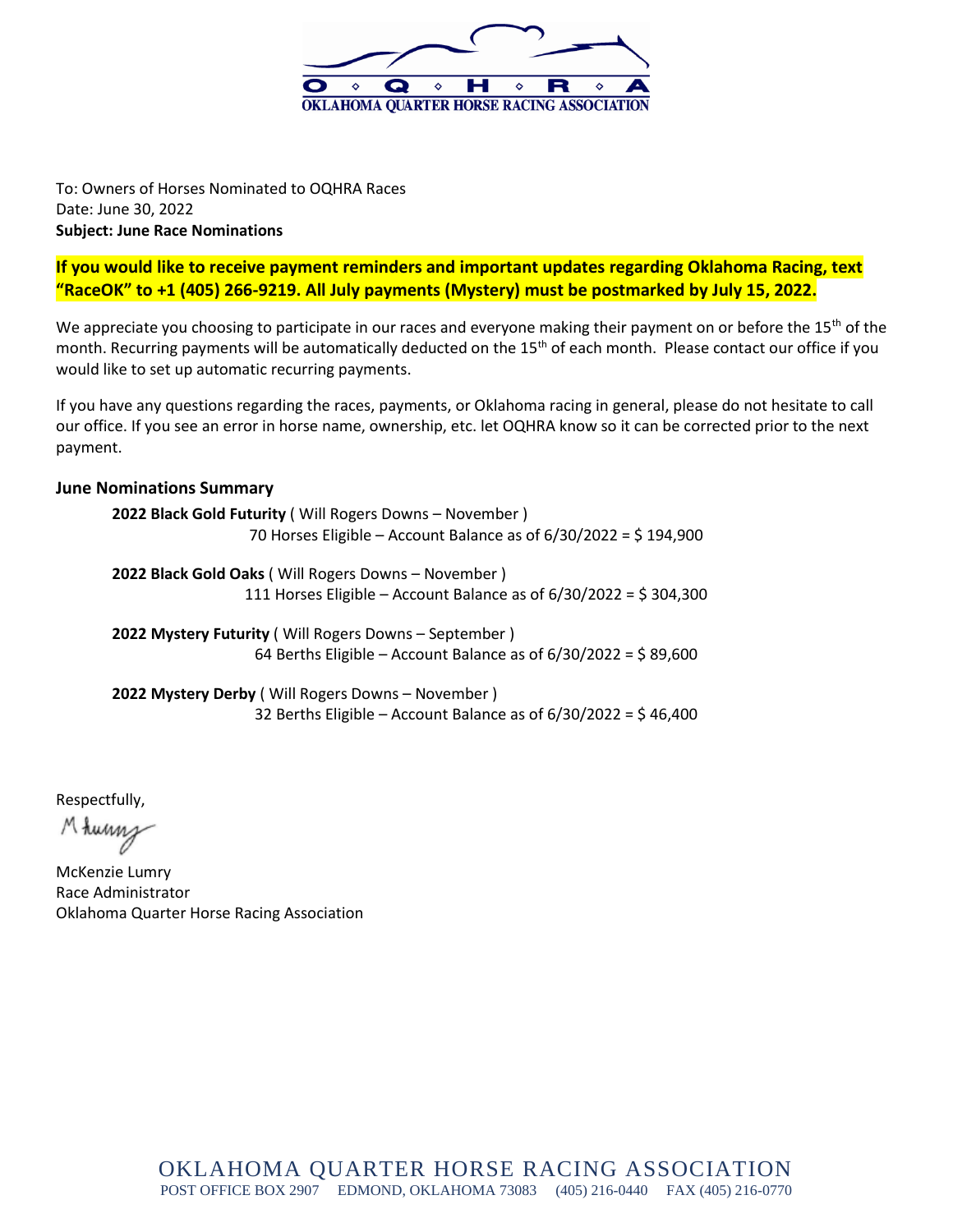### **Futurity Horses By Race Report From 2022 BG Champ - Eligible Horses Page 1 of 1**

Best N Class Card Contract Card Class Card Hiclass Kamikaze (Green Class Card Hiclass Kamikaze Jo Rice Card Hiclass Kamikaze Jo Rice Card Hiclass Kamikaze Jo Rice Card Hiclass Kamikaze Jo Rice Card Hiclass Kamikaze James S Biden R Time Fdd Dynasty Tel a Story James Sills<br>Bolt of Action V One Famous Eagle Send Me This Wagon Tom Maher BR Hes Dauntless Moonin the Eagle Cc Policy Care in the Capital Cc Policy CC Policy Bill Price Bill Price<br>BD Manonthemoon Moonin the Eagle BD Shes Southern Adan P. Sanchez Bp Manonthemoon Moonin the Eagle **Bullet Bullet Band Bullet Britannic Britannic Britannic Britannic Britannic Britannic Britannic Britannic Britannic Wagon<br>Britannic Britannic Britannic Britannic Britannic Britannic Wagon** Cant Catch a Runaway Caliant Hero Catch a Runaway Preslect Catch a Runaway Preslect Catch a Runaway Preslect C<br>Charlies bhullbrother Furvofthewind Fund Jess Charlena Ck Dunnwell Im a Fancy Pyc<br>
Ck Dunnwell Im a Fancy Pyc Marys Southernpolicy<br>
Corona Seven Corona Cartel Her Sweet Choice Corona Seven Corona Cartel Corona Cartel Her Sweet Choice<br>
Coronado Justice Coronado Cartel Coronado Center Suese Justice Dennis the G Menace Kool Wagon<br>
Double Dare You Apollitical Jess Camera Corner Seis Easy Does It Cartel The Louisiana Cartel Easydoesitcindy Abelardo Flores, Jr. El Relentless Speed Hes Relentless Christian Speed Squad Clicabeth Logan Elizabeth Logan Clicabeth Logan Elizabeth Logan Clicabeth Logan Elizabeth Logan Clicabeth Logan Clicabeth Logan Clicabeth Logan Clicabeth Logan Clica Excommunicato Tres Seis and Lethal Perry Lethal Perry Lethal Perry Lethal Perry Jers a Sweetie Going Grand Slam Fdd Going Grand Tres Seis Diamond<br>Good for a Reason V Good Reason Sa Floneymoon Candy Henry III Tres Seis Dash Ta Moon Debra Gotovac Isa Palindrome Tempting Dash Isa Precious Patriot Debra Gotovac Ivorys Capo Capo de Capi Ivory Treasure Adulfo Gomez Jr. Jess B Jazzin Coronado Cartel Hanna B Jazzin Brenda Reiswig Jess Good Wine Good Reason Sa Good Reason Sa Mr Perrys Wine Good Reason Sa Guns Up Relle of Valor Leadgend Good Candy Jess Good Candy Communication Communication Communication Communication Communication Def<br>Communication Communication Communication Communication Communication Communication Communication Communicatio Little Toy Loko B Freighttrain B The Strikeabye Baby<br>
Lota Hot Mess Lota Pyc The Strike Baby The Shes a Hot Mess Lucky Eagle **Moonin the Eagle** Cuckjury Luckjury<br>
Mistakin Idenity **Edge Coronado Cartel** Coronado Cartel **Easy Downhill** Mr Jameson Dominyun Sanibel Juan M Montoya Naughty Cartel Coronado Cartel Coronado Cartel Coronado Cartel Nadia Anne<br>Note Longmire Tres Seis Coronado Cartel Nadia Anne Okie Candy Man Cone Fabulous Eagle Fabulous Eyema Candy Tree<br>
Phurious Fabulous Eagle Fabulous Eagle Face Ridge Farm Lucken<br>
Phoebes Phenom Puts N the Work Corona Cartel Little Surfer Tom Scheckel<br>Quint Corona Cartel Little Surfer Tom Scheckel<br>Quint Raymond Merr Count Count Apollitical Jess Franchises<br>
Raise Another Pint Five Bar Cartel Strawfly Perks Debra Gotov<br>
Ram Zee Moonin the Eagle Money Honey K James Sills<br>
Rambling Man The Marfa Lights Sr Rode Tah Glory Mark Cassel Ram Zee Moonin the Eagle Money Honey K James Sills Rambling Man The Marfa Lights Sr Rode Tah Glory Mark Cassel Scoo B Freighttrain B Dosvedanya<br>
Sir James Coronado Cartel Simply an Angel Sol the King Reigns Country<br>Sol the King Reigns Desirio<br>Super Tex Desirio Tempting Quarto Tempting Dash Gorjus Correct Construction of the Corpus Corpus Corpus Corpus Corpus Debra Gorjus Debra Gorjus Debra Gorjus Debra Gorjus Debra Gorjus Debra Gorjus Debra Gorjus Debra Gorjus Debra Gorjus Debra The First Dynasty Fdd Dynasty First Corona Down Gene Cox<br>Travelin Perry Bv Travelin Soldier Perry Story James Sills Tuffazznailz Coronado Cartel Coronado Cartel Tripled Effort Coronado Cartel Coronado Cartel Tripled Effort Dick & Curt Tobin<br>
Vaitin On Andrew Kool Waqon Go Go Joanne Coronado Cartel Coronado Cartel Coronado Cartel Tripled vantin On Andrew Cool Wagon Communication Cool Document Cool Document Cool Document Cool Document Cool Document<br>
Water Or Corona Month Corona Kool Wagon Cool Document Cool Document Cool Document Cool Document Cool Document

Water Or Corona Kvn Corona Aquafina Tom Scheckel

**Horse Name Sire Name Sime Name Dam Name Owner Name Owner Name A Legacy of Tales Wagon Tales Conserver Conserver Conserver Conserver Conserver Conserver Conserver Appolitical Pyc Conserver Conserver Conse** Wagon Tales **Legacys a Streakin**<br>
Mr Apollitical Dash Sissys Pyc Eagle Moonin the Eagle The Local Corona and Moonin the Eagle Passion for Corona Moonin the Eagle Passion for Corona James Sills<br>The Louisiana Cartel **France Eagle** Easydoesitcindy The Louisiana Cartel Eura Lota Guy Lota Pyc Eurapollitical Girl Whiting Ranch One Famous Eagle **Canadia Constant Prize Leena** RDS Legacy Racing<br>
Freighttrain B Christ Construct Construction Christeabye Baby Sm Rosies Legacy Country Chicks Man Eyesa Country Miss Mack Goad<br>
Desirio Shezhardonmyticker Sharon/Odie Loftis Tesirio and Mystical Eye and Mystical Execution of the Robert & Stace<br>
Mystical Eye and T.C. Flack<br>
Tempting Dash Gorjus Gorjus Corpus Debra Gotovac <sub>r re</sub>uanna<br>Venetian Paradise

Appollitical Pyc Mr Apollitical Dash and Sissys Pyc Appollitical Pyc Rancho El Cabresto Inc.<br>
Appollitical Pyc Mr Apollitical Dash Sissys Pyc Rancho El Cabresto Inc.<br>
Best N Class Appollitical Pyc Docs Best Card Hiclass Ka Bv Dont Look Back Dominyun Communication Dominyun Bv Valentine Wagon Bella Vista Farms, LLC<br>
Bv Ringo Tempting Dash Bv Queen of Hearts Bella Vista Farms, LLC<br>
Cant Catch a Runaway Valiant Hero Runaway Preslee Jose Pena By Queen of Hearts **Bella Vista Farms, LLC**<br>By Queen of Hearts **Bella Vista Farms, LLC**<br>Runaway Preslee Jose Pena Charliesphullbrother Furyofthewind Jess Charlena Tom & Kathleen McNally<br>Ck Dunnwell Ck Dunnwell Im a Fancy Pyc Marys Southernpolicy Cinda Muller Corona Seven and Corona Cartel Corona Cartel Corona Cartel Coronado Justice Coronado Justice Coronado Cartel Coronado Cartel Jesse Justice Deset Choice Mr & Mr & Mr Max Kimbrough<br>Coronado Justice Coronado Cartel Jesse Just Crimson Valor **Crimson Value Crimson Value Crimson Valor** Valiant Hero Preslee the First Preslee the First Raymond Merrill & Greg Cullum<br>
Preslee the First Raymond Merrill & Greg Cullum<br>
Dashing Doctor Stone Coronado Carte Dashing Doctor Stone Coronado Cartel Jess Because I Could Ellen Kennedy Racing LLC Double Dare You **Apollitical Jess** Daring Seis Daring Seis Tyler Graham & Conda Maze<br> **Eagles N Corona** Moonin the Eagle **Network Design Passion for Corona** James Sills Less Good Candy **Elle of the Cartel Candy** Wallace Lynn Landrum<br>
Hes Relentless **Belle of the Cartel Wallace Lynn Landrum**<br>
Elizabeth Logan Ferdinando **IVOR STAMES AND CONDUCT CONDUCT** Ferdinando Ivory James Judy Maze / Renee Wilson<br>Tres Seis Diamond Color Debra Gotovac Debra Gotovac Fedd Going Grand Tres Seis Diamond Good for a Reason V Good Reason Sa Franch Honeymoon Candy Freasant Valley Ranch<br>Good Knight Country Franch Rock Solid Jess Franch Country Mans Chick Franch Huskey & Tamm Good Knight Country Country Rock Solid Jess Country Mans Chick Sarah Huskey & Tammy Johnson<br>
Renry III Tres Seis Country Cash Ta Moon Debra Gotovac Hes Underway **Hes Relentless** Pyc First Prize Fany Bob Moore Farms LLC<br>
Isa Palindrome **Prize Tempting Dash** Bosh Isa Precious Patriot Prize Fang Debra Gotovac Kiss of Valor **Kiss My Hocks** Communication of Valor Craham, Gerngross, Lueck, Maze<br>The Magend Carel Coracle Candy Communication of Simply Different Coracle Debra Gotovac Lota Hot Mess<br>
Lota Hot Mess Lota Pyc I No Shes a Hot Mess<br>
Lucky Eagle **I No Shes a Hot Mess** Reed Land & Cattle Co LLC<br>
Lucky Eagle Ed Melzer Mistakin Idenity **Coronado Cartel Communisty Carte**l Easy Downhill Communisty Cene / Yvette Schindler<br>Mr Jameson Micropology Dominyun Communisty Sanibel Sanibel Communisty Communisty Duan Microsoft Ncc Longmire Tres Seis Tres Seis Cooper Newcomb / Lake Newcomb Cooper Newcomb / Lake Newcomb / Cooper Newcomb<br>
Nunothat Cooper New Hes Relentless Cooper Seast Prize Zoom Tom Maher & Paul Luedemann Nunothat **Fast Prize Zoom Communist Communist Prize Zoom** Tom Maher & Paul Luedemann<br>
Richardy Man Tom Pabulous Eagle The Prize Eyema Candy Tree The Ridge Farm LLC Phoebes Phenom McGehee Horse & Cattle LLC & Dewey S Kendrick III<br>Little Surfer Quint Communical Jess Apollitical Jess Honeymoon Candy Raymond Merrill & Greg Cullum<br>
Raise Another Pint Five Bar Cartel Strawfly Perks Strawfly Perks Debra Gotovac Red Hott Candy Jess Good Candy First Prize Fancy Conda & Judy Maze / Renee Wilson Relentless Snow Hes Relentless A Snowy Cartel Tom Maher & Dick Tobin Rock Ya Later Rock Solid Jess Dosvedanya Rockin J Running Horses Ryngo One Fabulous Eagle Thriving Ivory Diamond Oaks Racing LLC Sir Sir James Coronado Cartel Simply and Angel Simply and Angel Simply and Angel Simply and Angel Simply and Angel Simply and Angel Simply and Angel Simply and Angel Simply and Angel Simply and Angel Simply and Angel Simpl Super Tex Desirio Mystical Eye Robert & Stacey Martin Trim a station of the Sweet Jess Cheen Cheen The Special Design of the Special Perry of the Special Jess One Sweet Jess Tf Ms Special Perry McGehee Horse & Cattle LLC & Dewey S Kendrick III<br>The First Dynasty Fidd Dynasty F

**Total Horses: 70**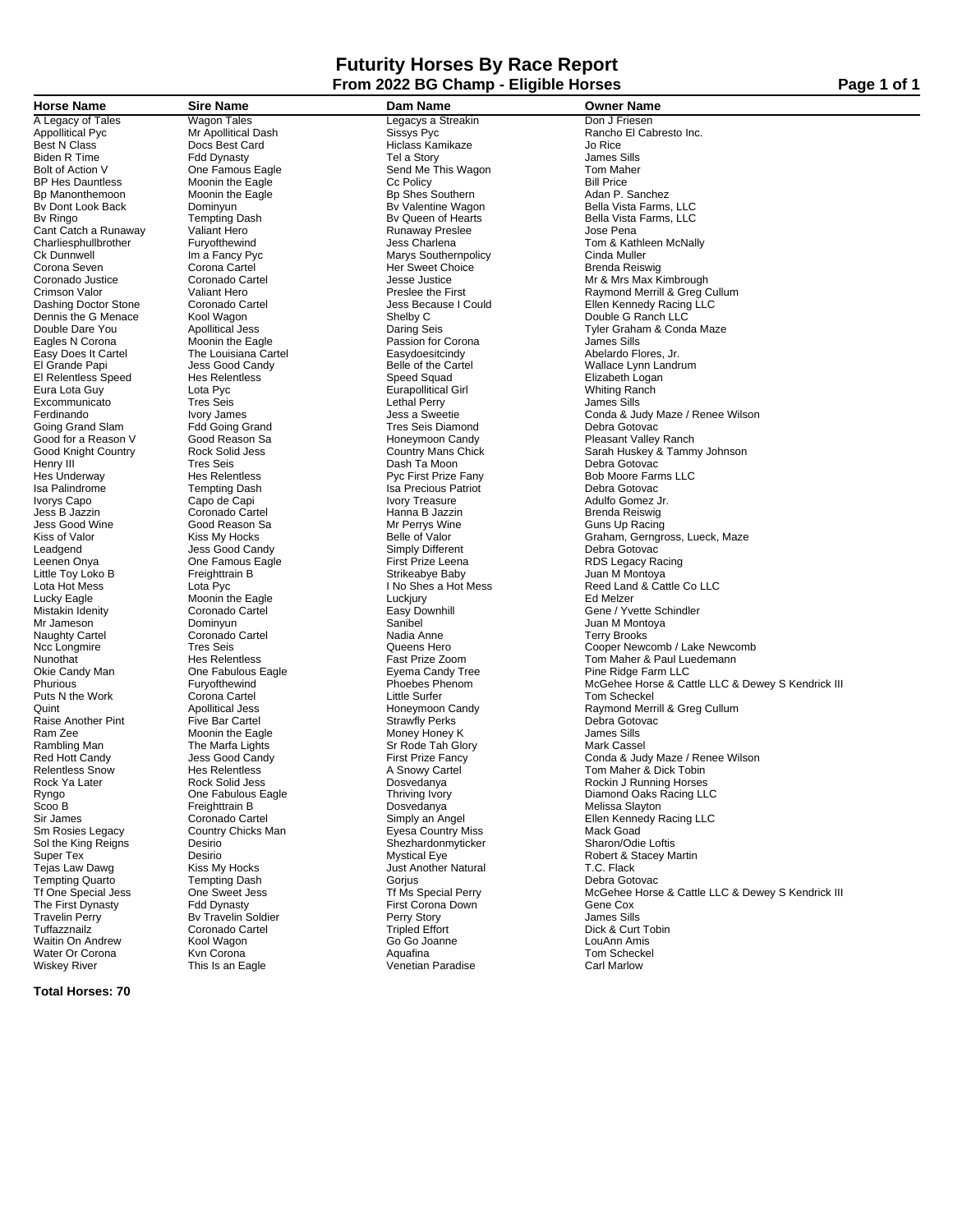## **Futurity Horses By Race Report From 2022 BG Oaks - Eligible Horses Page 1 of 2 Page 1 of 2**

A Southern Hero Valiant Hero Valiant Hero Southern Miss Larry L Rice<br>
A Queen Apollitical Jess Taka Puna Nata Puna Larry L Rice<br>
Angel 937 Tres Seis First Lady Amber Anna Cullum Ap Dynasty Fdd Dynasty Apollitical Scout Tom Maher Beads At The Bar Five Bar Cartel Strawfly Perks<br>
Beads At The Bar Five Bar Cartel Strawfly Perks<br>
Debra Good as I Was Betterthanwas The Marfa Lights Good as I Was L. Hendrix Horses LLC<br>Blues Train B Freighttrain B Freights Jazzing to the Blues Train B Tom Maher BP The Mystery Moon Moonin the Eagle Capital Corporation Corporation Corporation Corporation Corporation Corporation Corporation Bill Price Section Bill Price Section Bill Price Section Bill Price Section Bill Price Sectio Candy Jewel Jess Good Candy Made to Dash Randy J Davis Candys Special Power Tower Jam Candys Special Wagon The Candys Special Wagon Candys Special Wagon Candys Special Wagon Ken O'Brien<br>Cartel Kisses Kiss My Hocks Midnight Cartel Kisses Larry L Rice Cartel Kisses Kiss My Hocks Midnight Cartel Charlenas Dynasty Fdd Dynasty Bess Charlena<br>Charlenas Dynasty Fdd Dynasty Bess Charlena<br>Chavelas Best Card Docs Best Card Heebie Jeebie Chavelas Best Card Cocs Best Card Coronas Cheebie Jeebie Jesus Hernandez (Gard Heebie Jesus Hernandez Debra Gotovac<br>Coronas Debt Card Leaving You Coronas Apollitical Debt Coronas Debra Gotovac Coronas Debt Leaving You Coronas Apollitical Debt Leaving You Coronas Apollitical Debt Debt Debt Debt Debt Deb<br>
Dolls Tres Seis Tres Seis Zoomin Doll Dolls Tres Seis Tres Seis Zoomin Doll Debra Gotovac Double Didget The Fiscal Cliff First Black Rose Couple Didget Brenda Reiswight School C. A. Cofer<br>
Dynasty Jane C. A. Cofer Dynasty Jane **One Fabulous Eagle** Separate Dynasty Separate Dynasty C. A. Cofer<br>
C. A. Cofer<br>
Separate Dynasty Separate Dynasty C. A. Cofer<br>
MO Racing Eagle Princess One Famous Eagle Yellow Rose B MO Racing Ec Prosperity **Fast Prize Zoom**<br>
Elegant Dynastia Ford Dynasty<br>
Fast Blegance Form Form Market Communication Communication Communication Communication Eyema Lady Soldier By Travelin Soldier **By Exema Texas Lady Communist Communist Soldier** Exempt Sills Communist Communist Communist Communist Communist Communist Communist Communist Communist Communist Communist Communist Fancy Prized Wagon Maria Prized Wagon Natys Way Natys Way Prized Wagon Prized Wagon National Communisty Charle<br>The Preature a Dynasty Prized Dynasty Preature Dreamgirl Charles Sullan Minontoya Feature a Dynasty Form and Dynasty Feature Dreamgin Feature Dreamgin Monto Juan M Monto Juan M Monto Juan M Mo<br>Form the Seature of the Seature of the Seature Dreamging Thru Chad Beus First Class Train Freighttrain B and Separate Class (Melissa Slagen Melissa Slagen School of Train School of Tr<br>First Libby Lark (Dustin Cox Inn a Fancy Pyc Flying for James Ivory James<br>
For Strawfly Lady<br>
For News For News For American Hotel Dynasty<br>
For News For Peta Dynasty<br>
Summer Love Son Fmaspecial Episode Mighty Corona and A Corona A Corona Episode Pleasant Valley Ranch<br>A Corona Equator Property Summer Love Song Tom Maher Free From Corona Mr Jess Perry Free From Corona Mr Jess Perry Aquafina<br>
Gfr Mysticalillusion Hes Relentless Cone All In Hot Politician Z<br>
Hot Politician Z<br>
In Lew Of Sills (Buy Big Lew Shouldabeenjoebob Shouldabeenjoebob James Sills<br>
Indigenous Che Fabulous Eagle Shouldabeenjoebob Shouldabeenjoebob Shouldabeenjoebob Shouldabeenjoebob Should Indigenous Cone Fabulous Eagle Fantastic Follies<br>
Indigenous Cone Fabulous Eagle Fantastic Follies<br>
Fantastic Follies Resembles Resembles Sassy Irish Lassie Irish Rose **Hes Relentless** Sassy Irish Lassie Sullenbach Farms LP<br>
Jes an Angel (Jess Zoomin Ms Kates Angel Ms Kates Angel Lance Moore Jes an Angel Jess Zoomin Ms Kates Angel Lance Moore Kikntires Mitnfires Five Bar Cartel Fire Racin Thru Fire Webb Ranch<br>Five Bar Cartel Racin Thru Fire Webb Ranch<br>Kiss Me Sally Manders Debra Gotovac Miss Valiant Valiant Hero Southern Missmerizing Children Countries (New York)<br>Missmerizing Missmerizing Hero Missmerizing Hero Missmerizing (Neth Spears<br>Moonlight Dynasty Fdd Dynasty Southern Lulu (El Cabresto F Ms Perrys Eagle Minimum Communications of the Eagle Minimum Communications of the Emilio Perez<br>My Candys Relentless Hes Relentless Hess Send Your Candy Tom Maher My Candys Relentless Hes Relentless Send Your Cand<br>
One Sweet Fdd Stend Tom Masty Sene Stend Tom Sweet Sign One Sweet Fdd<br>
One Sweet Fdd<br>
Paige Tempting Dash Transaxle Cone Sweet Sign GR & Shaena Carter<br>
Painted Candy Chick Pyc Paint Your Wagon Transaxle Eyesa Candy Chick Stacy Charette-Hill Paige Tempting Dash Transaxle Transaxle Conductor Transaxle Conductor Transaxle Conductor Transaxle Conductor<br>Painted Candy Chick Pyc Paint Your Wagon Transaxle Eyesa Candy Chick Pattys Shaken It Up Capo de Capi Capo Capi Shaken Pappasito James Shaken Pappasito James Shaken Pappasito James Shaken Pappasito James Shaken Pappasito James Shaken Pappasito James Shaken Pappasito James Shaken Pappasito J Permission to Fire Eig Lew Saturdaze Tom Maher Tom Maher<br>Permission to Fire Big Lew Saturdaze Seaside Seaside Greg Cullum R Ladys Dynasty Formal Dynasty<br>
Race Queenie Formal Riss My Hocks<br>
Race Princess Race Queenie 1992 Kiss My Hocks Most Christian Race Princess Control and Bollenbach Farms LP<br>Recurring Dreams Reset Hes Relentless Most Christian Answer the Dream May Ross Jay Ross Recurring Dreams Hes Relentless Answer the Dream Relentless Answer the Dream Relentless Answer the Dream Relentless Relentless Diamond Hes Relentless **Hes Relentless Pyc Diamond** Pyc Diamond Double G Ranch LLC<br>
Rock Candy Df **Double G Ranch LLC** Dess Good Candy **Diamond Legacys a Streakin** Planefun LLC Rock Candy Df Jess Good Candy Legacys a Streakin Planefun LLC Sassie Savannah Kvn Corona Ning Waitin On Mindus<br>
Sassy Dancer Corona Jess Good Candy Corona Ning Sassy Corona

Sassy Dancer Jess Good Candy Sassy Corona Hector C. Garcia

\*UN-CherryChick/CoronadoCarteCoronado Cartel Cherry Chick Lisa Joneson \*understate the sense of the sense of the sense of the sense of the sense of the sense of the sense of the sense<br>\*UN-JesseeSeis/JessLips Jess Lips Jessee Seis Jessee Seis Alberto Martinez<br>\*UN-TexasToole/OceanRunawaRunawar \*UN-TexasToole/OceanRunawayRunaway Ocean Texas Toole<br>\*UN-TexasToole/OceanRunawayRunaway Ocean Texas Toole Texas Toole Bruno Guerrer<br>A Southern Miss Larry L Rice Aj Queen Apollitical Jess Taka Puna Larry L Rice Tres Seis First Lady Amber<br>
The Seis First Lady Amber<br>
For Anna Cullum<br>
For Anna Cullum<br>
For Anna Cullum Freighttrain B<br> **Blues** Tom Mahering to the Blues<br>
Controlling to the Blues<br>
Controlling Controlling Controller Controller Controller Bill Price Fg Jess Jess Jess Good Candy Jess Walking Thru Chad Beus Im a Fancy Pyc **First Ginlark Im a Fancy Pyc Cox**<br>In a Fancy Pyc **Property Community Contract Contract Cove**<br>Strawfly Lady **Community Cover** Form Maher Commer Love Song Tom Maher Tom Maher Nor Jess Perry<br>Tom Scheckel Mr Jess Perry Scheckel Shouldabeenjoebob<br>Fantastic Follies Kati On Fire Capo de Capi Catchin Fire James Sills Kiss My Hocks<br>
Kiss My Hocks<br>
Kiss My Hocks<br>
Kiss My Hocks<br>
Hes Relentless<br>
Hes Relentless<br>
Kru 82<br>
Kru 82<br>
Manders<br>
Compared and My Rick Crispi Kiss Where I Wuz Kiss My Hocks Apolliticals Lady Rick Crispi<br>Lady Whistledown Hes Relentless Kru 82 Jose F Zuniga Love This Heart Hes Relentless Cole Hearted Hussy Tom Maher Marry Jane Agouti Tac It Bac Debra Gotovac Mia Havana Mighty Corona Jess a Lil Bit More Pleasant Valley Ranch Midnight Kiss Kiss My Hocks Inundated Double R Racing LLC Miss Kt Perry Pyc Paint Your Wagon Kt Perry LeAnn Burns<br>Miss Rock My Country Rock Solid Jess Country Mans Chick Sarah Huskey Mrs Kvn North Kvn Corona New York Little Surfer New York Tom Scheckel Pyc Paint Your Wagon **Pyc Paint Your Wagon** Eyesa Candy Chick **Pyc Pyc Paint Your Wagon Exercise**<br>Capo de Capi **Canadia Stack Stace Charette-Hill Stack Stack Stack Stack Stack Stack Stack Stack Stack Stack Stack** Pilotofthesea Mr Piloto Seaside Greg Cullum Pretty Lie Tempting Dash Pretty Little Liar MOK 4 Racing Prissy Divine Capo de Capi Dash Thru Diva James Sills Jess Good Candy **Sagacious Communist Constructs Constructs** October 1999 Movement Constructs Are a Construction O<br>
Movement Movement Movement Visitin On Mindy Constructs Dentit Winter

**Horse Name Sire Name Dam Name Owner Name** Apolitical Jess Metal Chickie Metal Cooline Chickie Maymond Merrill & Greg Cullum<br>Apollitical Jess Metal Merrill & Greg Cullum<br>Five Bar Cartel Strawfly Perks Debra Gotovac Bv Just One Look Bv Travelin Soldier Running Bella Bella Vista Farms, LLC verwas Darlenas **Dynasty Forman Dynasty Forman Dynasty Property** Tom & Kathleen McNally<br>
Heebie Jeebie **Dynasty Desus Hernandez** Elegant Dynastia Fdd Dynasty Ja Jess Elegance Blind Hog Racing Partners Empowered Power Jam Easee Jubilee Cavenaugh Quarter Horses Evilheartedwoman Mapollitical Jess Sc Vapor Trail Section of Gene and/or Faye Reeves<br>
Sema Lady Soldier By Travelin Soldier By Eyema Texas Lady Soldier James Sills Gfr Mysticalillusion **Hes Relentless** Gone All In Gene and/or Faye Reeves Gidget Context Agouti Agouti **Gene** and/or Faye Reeves Gidget Context Agouti **Agouti** Reck Solid Jet **Context Context Context Context Agouti** Reck S Gidget Agouti Rock Solid Jet Debra Gotovac Gigi Cartel Corona Cartel Jess Sass Me Speed LLC / Gary M. Anderson Hear My Echo V Che Valiant Hero Chemical Choice Schoes of Love Blind Hog Racing Partners<br>
Heather Biblo Chemical Chomic Moonin the Eagle Chemical Rock Princess<br>
Heather Biblo Chemical Moonin the Eagle Heather Biblo **Moonin the Eagle** Rock Princess **Rock Princess** Rockin J Running Horses<br>
Honour Bright Hos Relentless **Rock Princess** Nellie Cashman **Rock Princess** Dusty Rose Ranch LLC Honour Bright Hes Relentless Nellie Cashman Dusty Rose Ranch LLC Jesst You Watch Mr Jess Perry Hermes for Me B Stephan & Lisa Ralston Jnd Wagon Lil Kool Wagon Lady Hiclass Humberto Grimaldo Jo Capi Capo de Capi Solid Anita Jo Rockin J Running Horses Just a Kvn Kvn Corona Lethal Heat Pleasant Valley Ranch valiant in the corona control of the corona and the corona corona corona valiant Jess Speed LLC / Gary M. Anderson<br>
Kuri Cartel Kvn Corona Valiant Jess Speed LLC / Gary M. Anderson<br>
Kati On Fire James Sills was various of the contract of the contract of the magnitude of the contract of the contract of the contract of<br>Moonlight Dynasty Fdd Dynasty Southern Lulu States Communication of El Cabresto Racing Stables LLC<br>Mrs Kyn Cor Perazzzi Coronado Cartel Diannasty Dusty Rose Ranch LLC Quions Dynasty<br>
Quions Dynasty<br>
R Ladys Dynasty<br>
R Ladys Dynasty<br>
Fdd Dynasty<br>
Fdd Dynasty<br>
Fdd Dynasty<br>
Cady Eagle 123<br>
Lady Eagle 123<br>
Larry L Rice Diamond Oaks Racing LLC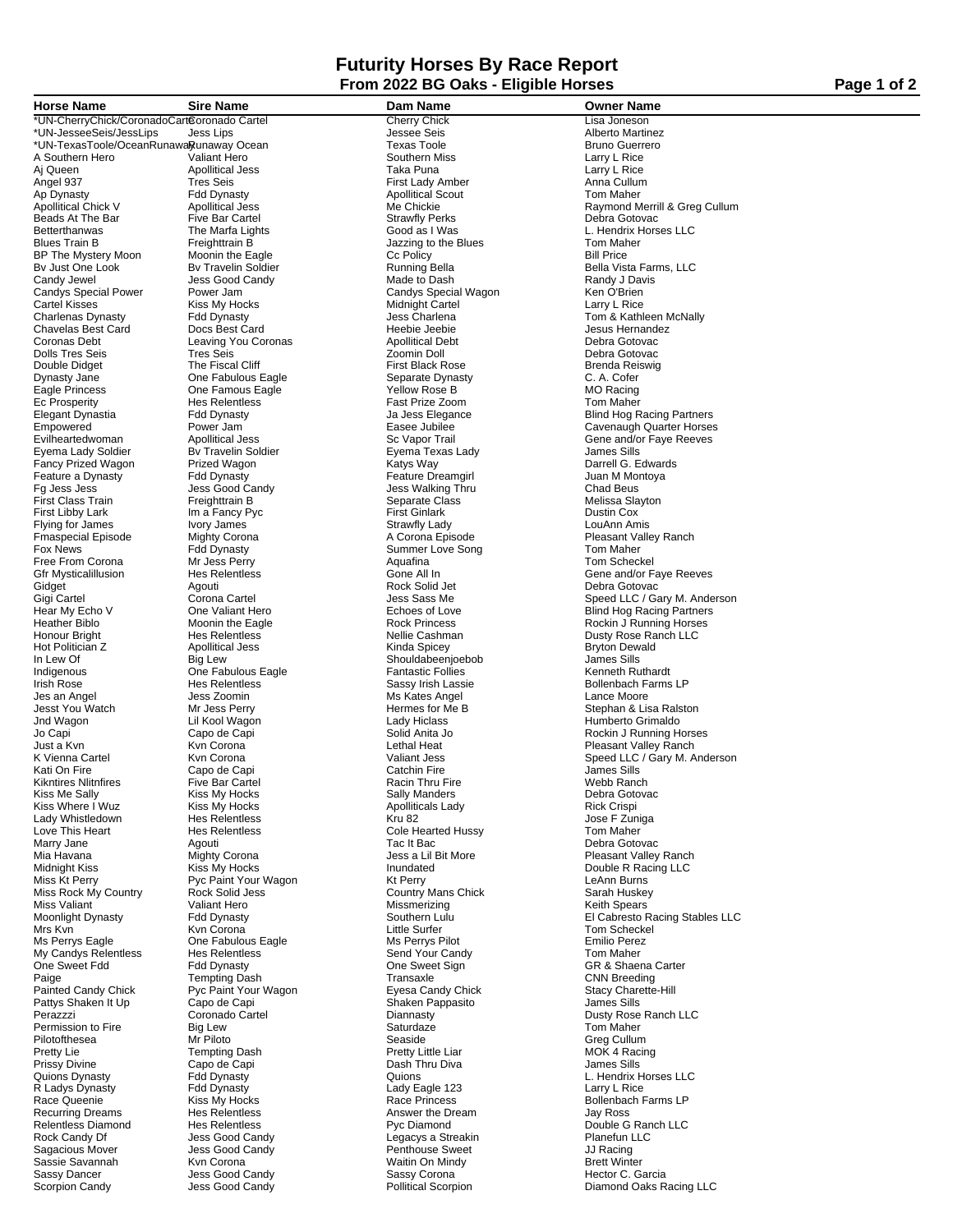# **Futurity Horses By Race Report From 2022 BG Oaks - Eligible Horses Page 2 of 2**

| <b>Horse Name</b>          | <b>Sire Name</b>        | Dam Name                | <b>Owner Name</b>            |
|----------------------------|-------------------------|-------------------------|------------------------------|
| <b>Sensational Courage</b> | Captain Courage         | Sensational Okey        | LouAnn Amis                  |
| Shakalah                   | <b>Hes Relentless</b>   | Feature Me Rose         | Brenda Reiswig               |
| She Gone Z                 | One Famous Eagle        | Velvette                | Juan M Montoya               |
| <b>Shes B Relenttles</b>   | <b>Hes Relentless</b>   | Jess Brimmin to Go      | <b>Pleasant Valley Ranch</b> |
| Shez My Big Break          | <b>Hes Relentless</b>   | Lady Rose a Dashin      | Caleb Bullock                |
| Sheza Prize Wagon          | Prized Wagon            | Sheza Titleist          | Darrell G. Edwards           |
| Stevie Kicks               | Kiss My Hocks           | Apollos Favorite        | Lance Moore                  |
| <b>Streaks of Power</b>    | Power Jam               | Streaks of Ivory        | Ken O'Brien                  |
| Stylenattitude             | <b>Hes Relentless</b>   | <b>Hiclass Attitude</b> | DuWyne or Janice Pfeifle     |
| <b>Sunday Sylence</b>      | Ivory James             | Featuring Jessie        | LC Land & Livestock LLC      |
| Superlativ                 | Apollitical Jess        | Telarosa                | <b>XCEL Partners 2022</b>    |
| Surprise Surprise          | Corona Cartel           | <b>Vf Red Surprise</b>  | <b>XCEL Partners 2022</b>    |
| Sweet Candy Lips           | Jess Good Candy         | Jess Paint Your Lips    | Stephan & Lisa Ralston       |
| Sweet Melissa              | Corona Cartel           | Zocca                   | Thomas Lepic                 |
| Syzygy                     | <b>Tres Seis</b>        | Last Shall Be First     | MOK 4 Racing                 |
| Teller Lady Mrl            | <b>Teller Cartel</b>    | One Dashing Lady        | Oscar Pena                   |
| The Prize Lady             | One Famous Eagle        | Fast Prize Corona       | <b>Bryton Dewald</b>         |
| To Catch a Dynasty         | <b>Fdd Dynasty</b>      | <b>Tripled Effort</b>   | <b>HK Performance Horses</b> |
| Usa All the Way            | <b>Fdd Dynasty</b>      | Jessta Lil Spitfire     | Rick or Connie Dickson       |
| Watchthedirtfly            | Walk Thru Fire          | Sweet Bye and Bye       | Debra Gotovac                |
| <b>Where Theres Sumoke</b> | <b>Apollitical Jess</b> | <b>Sumokin</b>          | Lucky Ace Racing Partners    |
| Wind Me Up Buttercup       | <b>Tres Seis</b>        | Goddess Artemis         | Kelly Yother Equine LLC      |
| Zoopontee                  | Duponte                 | Lett Her Zoom           | Larry L Rice                 |

**Total Horses: 111**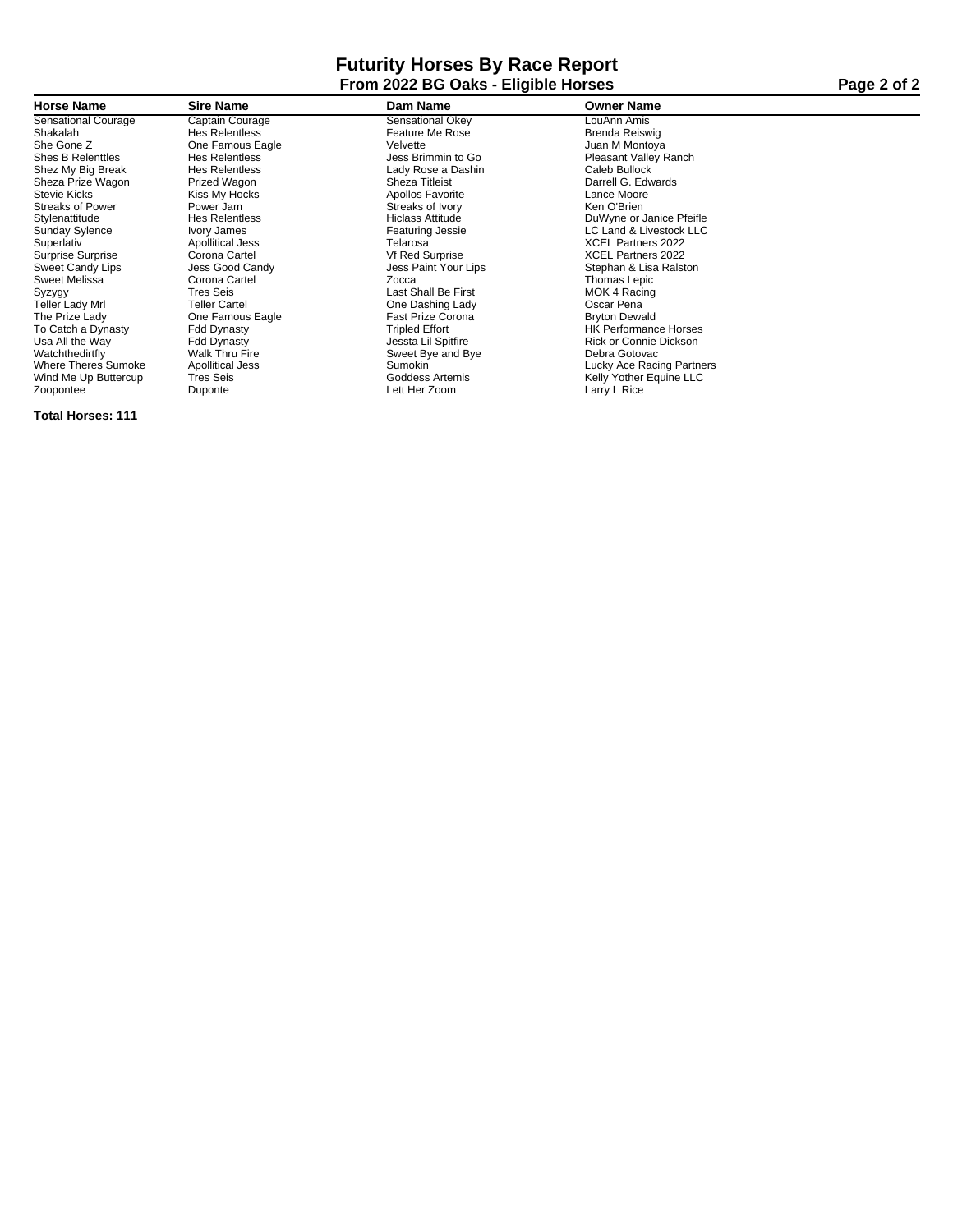# **2022 Mystery Futurity - Eligible Berths**

| Owner                              | <b>Berths</b>           |
|------------------------------------|-------------------------|
| Abelardo Flores Jr.                | 2                       |
| <b>Bella Vista Farms LLC</b>       | 2                       |
| Bill W. Underwood                  | 1                       |
| <b>Blackmon Quarter Horses LLC</b> | 2                       |
| <b>Bob Moore Farms LLC</b>         | $\mathbf{1}$            |
| Brenda Reiswig                     | 3                       |
| <b>Carl Marlow</b>                 | $\mathbf{1}$            |
| Cavenaugh Quarter Horses           | 1                       |
| <b>Charles Horton</b>              | 2                       |
| Cooper Newcomb & Lake Newcomb      | 1                       |
| Danny & Dennis Salisbury           | 1                       |
| <b>Darling Farms</b>               | $\overline{2}$          |
| <b>EB Kendrix</b>                  | $\mathbf{1}$            |
| <b>Ed Melzer</b>                   | 2                       |
| <b>Ellen Kennedy Racing LLC</b>    | 1                       |
| <b>Emilio Perez</b>                | 2                       |
| Gene and/or Faye Reeves            | 1                       |
| James Sills                        | $\overline{2}$          |
| Jeff Carter & Justin Massey        | $\mathbf{1}$            |
| Jeff or Eva Marie Hepper           | $\mathbf{1}$            |
| Jo Rice                            | 1                       |
| Jose Mendoza                       | 1                       |
| Joseph Carter                      | $\mathbf{1}$            |
| Kelly Yother Equine LLC            | 1                       |
| Ken & Reba George                  | $\overline{\mathbf{c}}$ |
| Larry Rice / Flag Ranch            | 3                       |
| <b>Martin Stacy</b>                | 1                       |
| Marty &/or Shalia Powers           | 1                       |
| McClay Enterprises Inc.            | 1                       |
| <b>Nove Racing LLC</b>             | $\overline{c}$          |
| Paris Wixon                        | 1                       |
| Pleasant Valley Ranch              | 1                       |
| Randy J. Davis                     | 2                       |
| Rideway Farms (David Ridgeway)     | $\overline{2}$          |
| <b>Robin Weaver</b>                | 1                       |
| <b>Rusty Roberts</b>               | 1                       |
| Shirley Wheeler                    | 1                       |
| <b>Stacy Charette-Hill</b>         | 1                       |
| Stephan L Ralston                  | $\overline{1}$          |
| Tom & Kathleen McNally             | 1                       |
| Tom Hill Selman                    | 1                       |
| Tom Maher                          | 4                       |
| Tom Maher & Paul Ludemann          | $\mathbf{1}$            |
| Wendy Ingersoll                    | 1                       |
| Xcel Farms                         | 1                       |
| <b>Total Berths</b>                | 64                      |